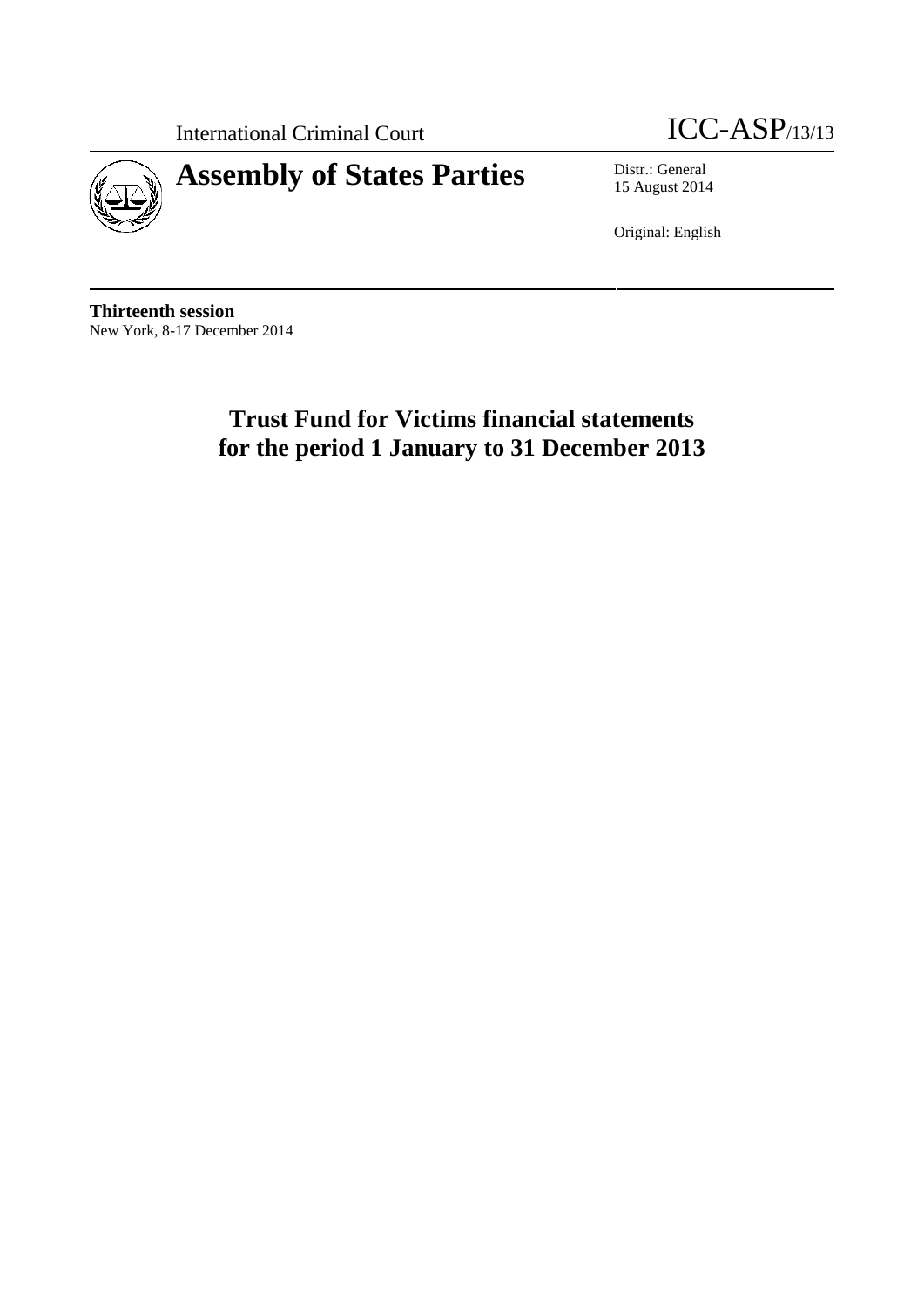#### *Contents*

|    | Page |
|----|------|
|    |      |
|    |      |
|    |      |
|    |      |
|    |      |
|    |      |
|    |      |
|    |      |
| 1. |      |
| 2. |      |
| 3. |      |

#### **Letter of transmittal**

26 May 2014

In accordance with Financial Regulation 11.1, I have the honour of submitting the financial statements of the Trust Fund for Victims for the financial period 1 January to 31 December 2013.

> (Signed) Herman von Hebel Registrar

M. Hervé-Adrien Metzger Director Cour des Comptes, 13 rue Cambon, 75100 Cedex 01 France

### **Letter to the Registrar for the Trust Fund for Victims Financial Statements 2013**

26 May 2014

Dear Mr Registrar,

Pursuant to TFV Regulation 77(b), the Board of Directors must submit the accounts and Financial Statements of the Trust Fund for Victims for review by the External Auditor.

I would be grateful if you would sign the Trust Fund for Victims Financial Statements (2013) Letter of Transmittal to the External Auditor.

Respectfully yours,

(Signed) Motoo Noguchi, Chair, Board of Directors of the Trust Fund for Victims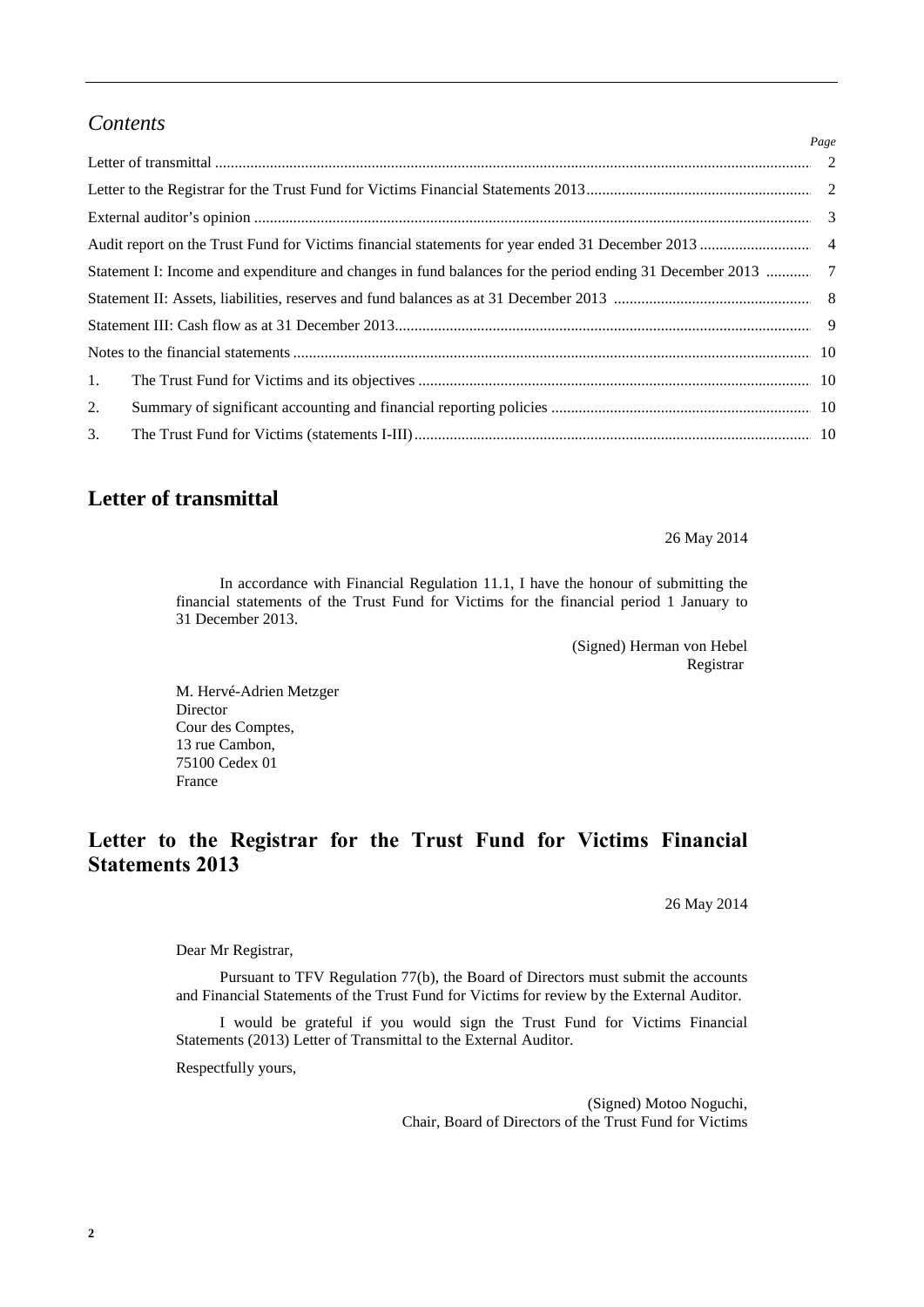#### **External auditor's opinion**

We have audited the Financial Statements of The Trust Fund for Victims (TFV), for the 12 month period ended 31 December 2013. These Financial Statements include a statement of income and expenditure and changes in fund balances, a statement of assets, liabilities, reserves and fund balances, a cash flow statement and other information and notes for the financial year ending at that date.

By virtue of Part IV, paragraph 77 of the Regulations of the Trust Fund for Victims, the Board of Directors is responsible for preparing and presenting the financial statements of The Trust Fund for Victims. These statements are in conformity with the United Nations System Accounting Standards (UNSAS). This responsibility includes the design, implementation and monitoring of internal control procedures to ensure the preparation and the fair presentation of financial statements, free of significant misstatements, resulting either from frauds or errors. This responsibility also includes the determination of fair accounting estimates adapted to the circumstances.

Our responsibility is to express an opinion on these financial statements based on our audit. We have conducted our audit in accordance with the International Standards on Auditing (ISA). These Standards require us to comply with the ethical rules and to plan and perform our audit in order to obtain a reasonable assurance that the financial statements are free from material misstatements.

An audit consists in implementing audit procedures in order to collect audit evidence regarding the amounts and the information presented in the financial statements. The design of the audit procedures is based on the external auditor's professional judgment, as well as the risk evaluation that the financial statements include significant misstatements, resulting either from frauds or errors. In the context of this risk evaluation, the auditor considers the internal control in place for the preparation and presentation of the financial statements, in order to design appropriate audit procedures and not in order to express any opinion on the internal control. An audit also consists in evaluating that the accounting method applied and the presentation of the financial statements are appropriate and that the significant accounting estimates are reasonable.

We believe that the audit evidence collected is sufficient and appropriate to constitute a reasonable basis for our opinion.

Based on our audit, the financial statements give a fair view of the income and expenditure and changes in fund balances as well as the assets, liabilities, reserves and fund balances and cash flow of The Trust Fund for Victims as at 31 December 2013, for the 12 month period ended 31 December 2013 in conformity with the UNSAS.

Didier MIGAUD

Cour des Comptes 13, rue Cambon 75100 Paris Cedex 01 France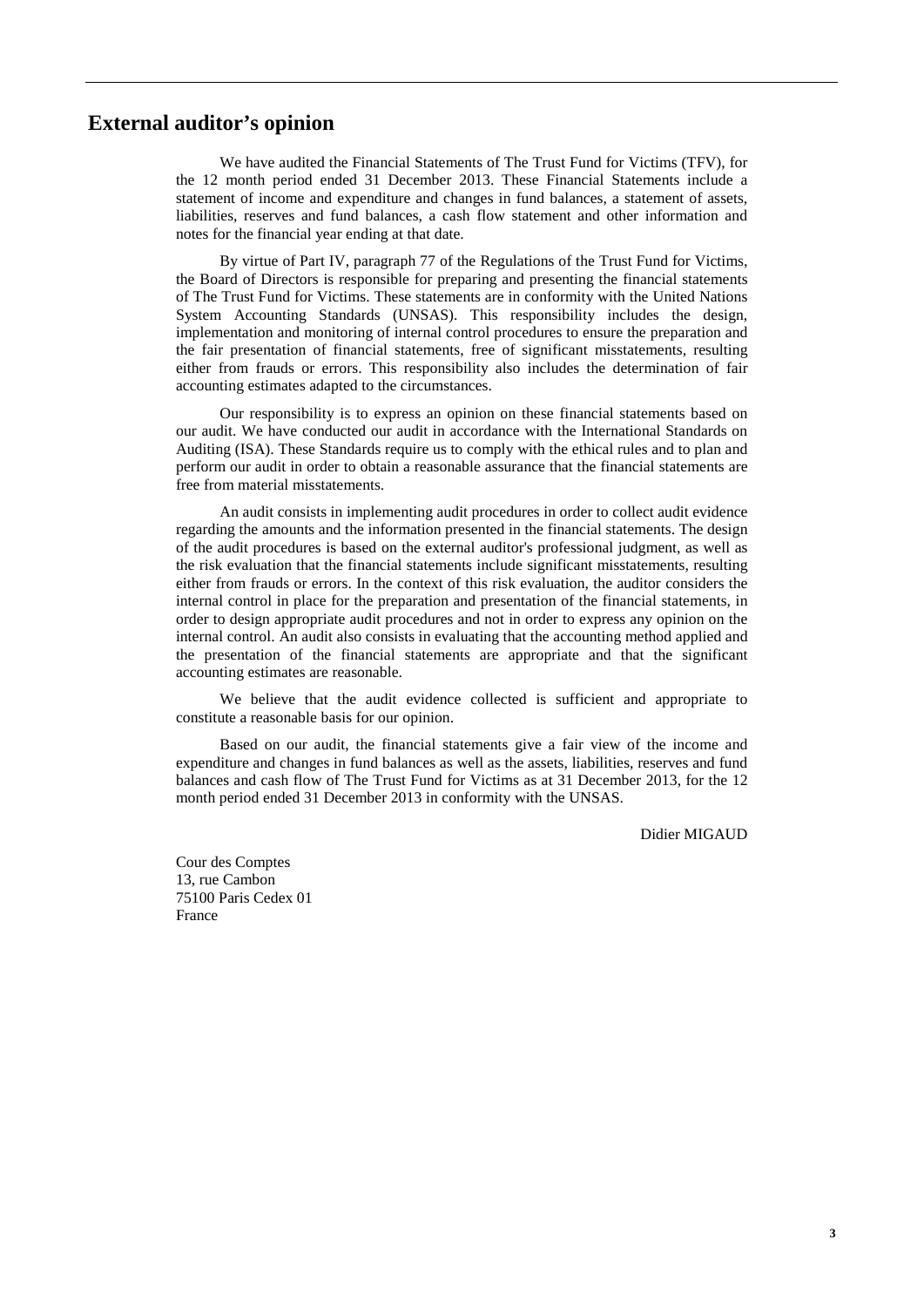#### **Audit report on the Trust Fund for Victims financial statements for year ended 31 December 2013**

#### *Table of contents*

|       |                                                        | Pages |
|-------|--------------------------------------------------------|-------|
| L.    |                                                        |       |
| II. – |                                                        |       |
|       |                                                        |       |
|       | Annex: Follow-up of previous recommendations raised by |       |
|       |                                                        |       |

### **I. Audit objective, scope and approach**

1. We have audited the financial statements of the Trust Fund for Victims (TFV) in accordance with International Standards on Auditing (ISA) and in accordance with Regulation 12 of the Financial Regulations and Rules of the International Criminal Court (ICC), including the additional terms of reference governing the audit.

2. The overall objective of an audit of financial statements is to obtain reasonable assurance about whether the financial statements as a whole are free from material misstatement, whether due to fraud or error, thereby enabling the auditor to express an opinion on whether the financial statements are prepared, in all material respects, in accordance with the applicable financial framework.

3. The additional terms of reference governing the audit of ICC and all trust funds including The Trust Fund for Victims, disclosed in the annex 6.(c) to the Financial Regulations and Rules lists other matters, which the Auditor considers should be brought to the notice of the Assembly of States Parties, such as wasteful or improper expenditure of the Trust Fund for Victims' money and other assets, and expenditure not in accordance with the intention of the Assembly of States Parties.

- 4. The audit mission comprised two phases:
- (a) An interim audit, focusing on internal controls, budgeting and governance issues, from 02 to 13 December 2013.
- (b) A final audit, focusing on the financial statements and disclosure requirements from 26 May to 6 June 2014.
- 5. There were no findings and recommendations arising from the financial audit.

6. We noted that all eight outstanding recommendations resulting from the audits carried out by the United Kingdom National Audit Office were either implemented or in the process of being implemented. These are disclosed in the annex to this report.

7. A closing meeting with the Executive Director of The Trust Fund for Victims, Senior Programme Manager, the TFV consultant and the ICC IPSAS Project Coordinator, took place on 6 June 2014.

8. This report has been prepared, taking into account the written comments sent by The Trust Fund for Victims and the International Criminal Court on 30 June 2014.

9. We issue an unqualified opinion on the financial statements of the Trust Fund for Victims for the year ended December 31st 2013.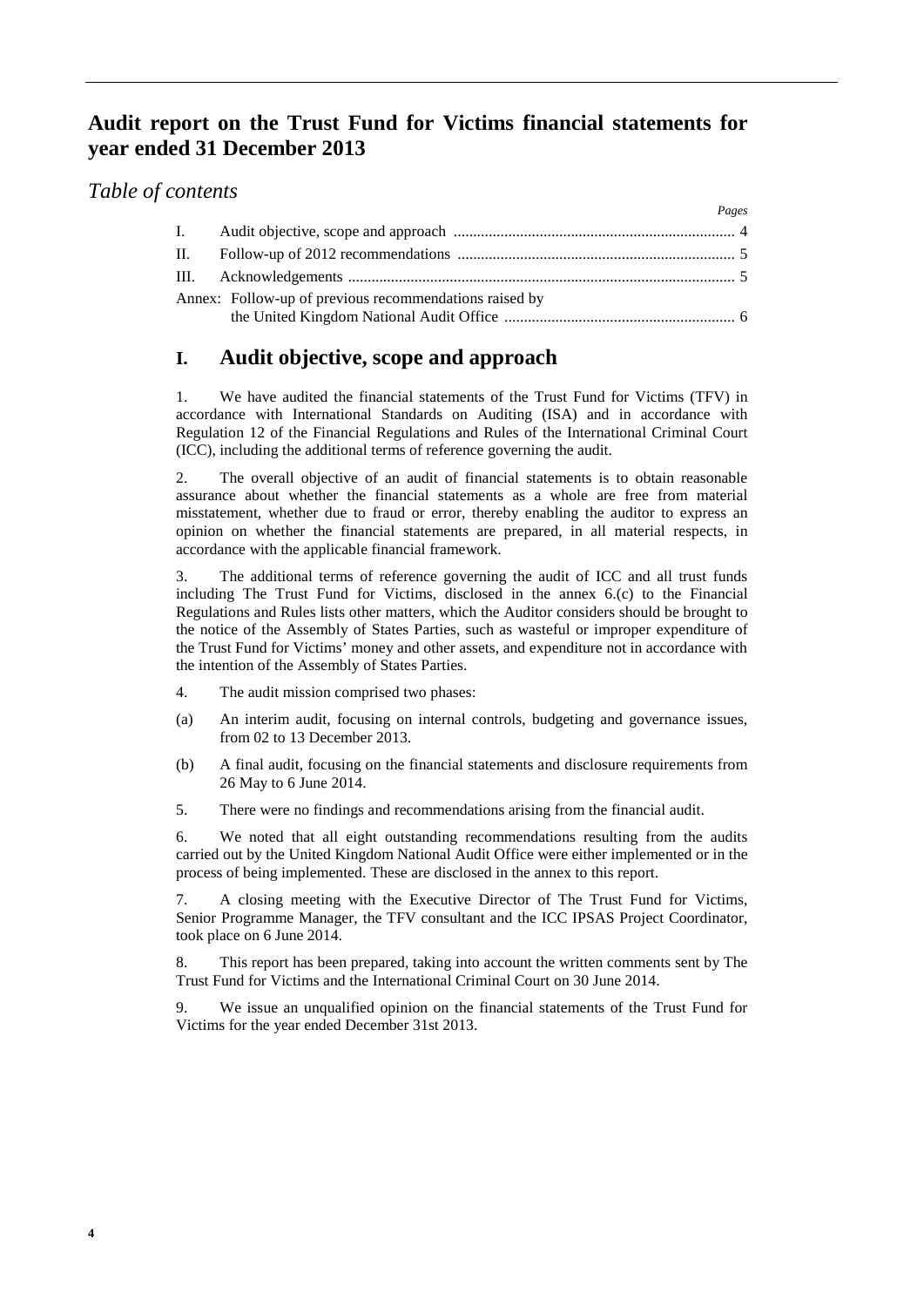# **II. Follow-up of 2012 recommendations**

10. After a review over the implementation status of prior year recommendations, it was noted that the two recommendations have been implemented. This has been detailed in the following table:

|                | $N^{\circ}$ Subject                                                                            | <b>Recommendations</b>                                                                                                                                                                                                                                                                                                                                                                                                                                                           | Implemented | Partially    | Not yet<br>Implemented Implemented |
|----------------|------------------------------------------------------------------------------------------------|----------------------------------------------------------------------------------------------------------------------------------------------------------------------------------------------------------------------------------------------------------------------------------------------------------------------------------------------------------------------------------------------------------------------------------------------------------------------------------|-------------|--------------|------------------------------------|
|                | General issues<br>relating to the<br>accounting<br>function and<br>the conduct of<br>the audit | The External Auditor recommends improving the ways of working<br>between the Trust Fund for Victims and the ICC Budget and Finance<br>Section by taking the necessary steps to help ensure that the ICC<br>accounting function responds in a timely manner to reasonable<br>demands from the External Auditor. This should also put meeting the<br>requirements of the upcoming implementation of IPSAS standards, as a<br>key priority for TFV and the ICC accounting function. | X           |              |                                    |
| $\overline{2}$ | Advance<br>payments to<br>implementing<br>partners                                             | The External Auditor recommends to the Board of Directors of TFV to<br>decide which accounting policy to apply by making a judgment based<br>on a detailed analysis of all contracts with respect to measurable<br>performance conditions and enforceable refund of funds. It is also<br>recommended that the TFV Board of Directors initiate this analysis<br>performing it in close collaboration with the ICC IPSAS Unit head.                                                | X           |              |                                    |
|                |                                                                                                | Total number of recommendations                                                                                                                                                                                                                                                                                                                                                                                                                                                  |             | $\mathbf{0}$ | 0                                  |

# **III. Acknowledgements**

11. The External Auditor wishes to thank The Trust Fund for Victims and the members of the Office of the Registrar of the International Criminal Court, for the cooperation and general support provided to the audit teams during the audit.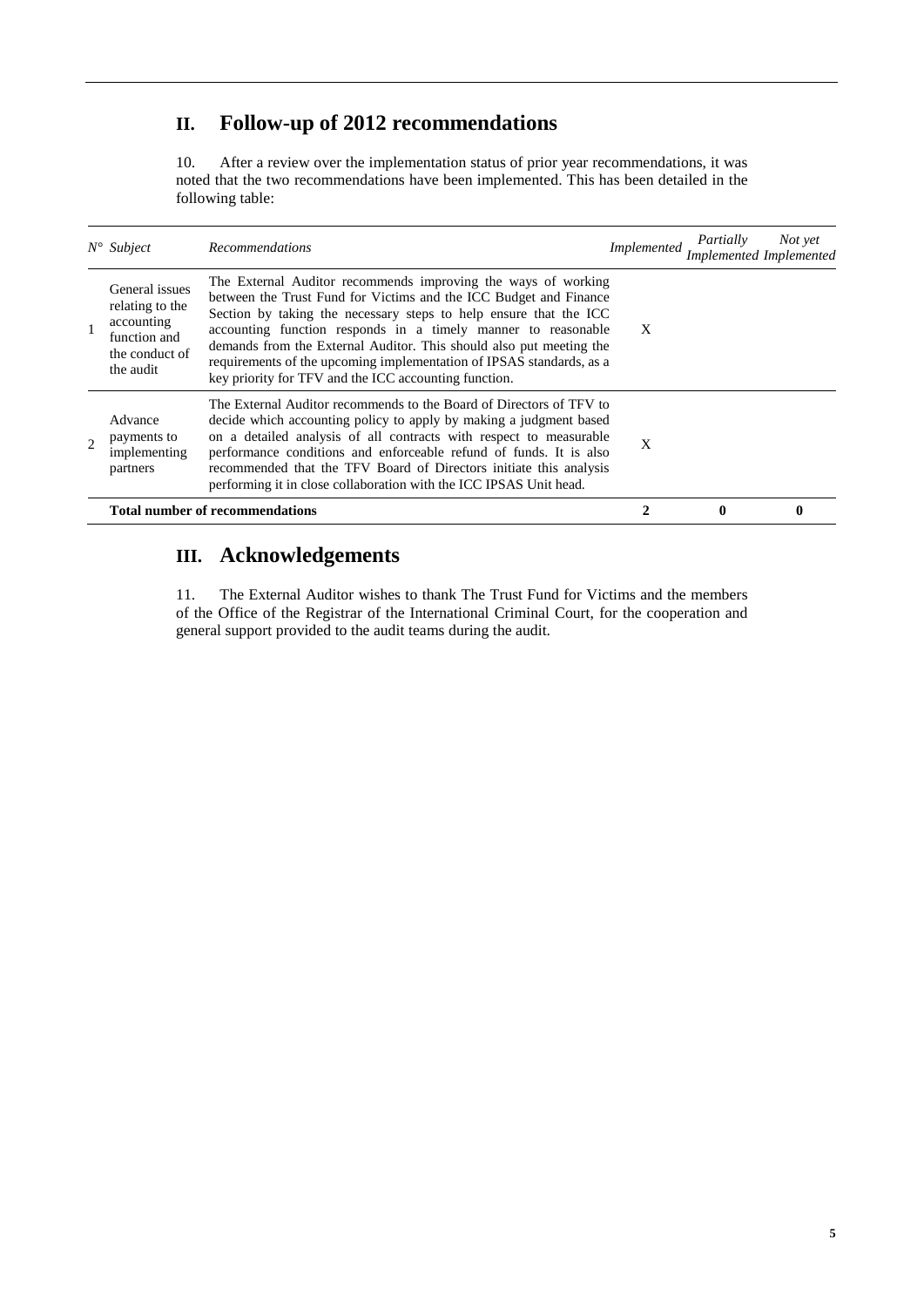#### **Annex**

### **Follow-up of previous recommendations raised by the United Kingdom National Audit Office**

1. After careful review over the implementation status of recommendations raised by the United Kingdom National Audit Office, it was noted that out of a total of eight outstanding recommendations raised for financial years 2010 and 2011, five have been implemented and three have been partially implemented.

2. The majority of partially met recommendations relate to governance and ways of working issues. The External Auditor will carry out a complete review of questions relating to the governance of the Trust Fund for Victims as part of audit procedures carried out in 2014 and 2015.

| Year                   | $\label{eq:final} Financial_{N^{\circ}}\,\,Recommendations$                                                                                                                                                                                                                                                          | Completed | Partially | Not yet<br>completed completed |
|------------------------|----------------------------------------------------------------------------------------------------------------------------------------------------------------------------------------------------------------------------------------------------------------------------------------------------------------------|-----------|-----------|--------------------------------|
| 2011                   | The Fund should work closely with the ICC IPSAS implementation team to develop<br>specific and appropriate IPSAS accounting policies which are tailored to the situation<br>and requirement of the Fund.                                                                                                             | X         |           |                                |
| $\overline{2}$<br>2011 | The Funds should clearly identify the objectives and anticipated benefits of the<br>IPSAS project and develop a methodology to track and manage benefits realisation.                                                                                                                                                | X         |           |                                |
| 2011                   | The Fund's management should engage with the OIA to ensure that it receives<br>sufficient assurance on the adequacy and effectiveness of the Fund's framework of<br>governance, risk management and control.                                                                                                         |           | X         |                                |
| 2010                   | The process of setting objectives for the Fund must be examined. All objectives<br>given must be measurable, specific and achievable.                                                                                                                                                                                |           | X         |                                |
| 2010<br>4              | The Fund should ensure that the bidding process for projects is as simple as possible<br>to encourage participation. Clear guidance on preparing a bid should be provided by<br>the Fund for those who are uncertain of the process; this will help in making the<br>process open to as many applicants as possible. | X         |           |                                |
| 2010                   | The Fund should look to review each stage of the tender process in depth in order to<br>capture lessons learned that need to be learnt in order to improve the process for<br>future tenders.                                                                                                                        | X         |           |                                |
| 2010<br>6              | We recommend that the Trust Fund for Victims should consider the necessary<br>resources required supporting the administrative and financial requirements of the<br>Fund as online donations and reparations become more significant over the coming<br>financial periods.                                           |           | X         |                                |
| 2010                   | The management and Board should engage in enterprise risk management. On-going<br>processes for identifying, assessing and mitigating risks should be implemented as<br>soon as possible in order to safeguard the resources which have been entrusted to the<br>Fund.                                               | X         |           |                                |
|                        | <b>Total number of recommendations</b>                                                                                                                                                                                                                                                                               | 5         | 3         | 0                              |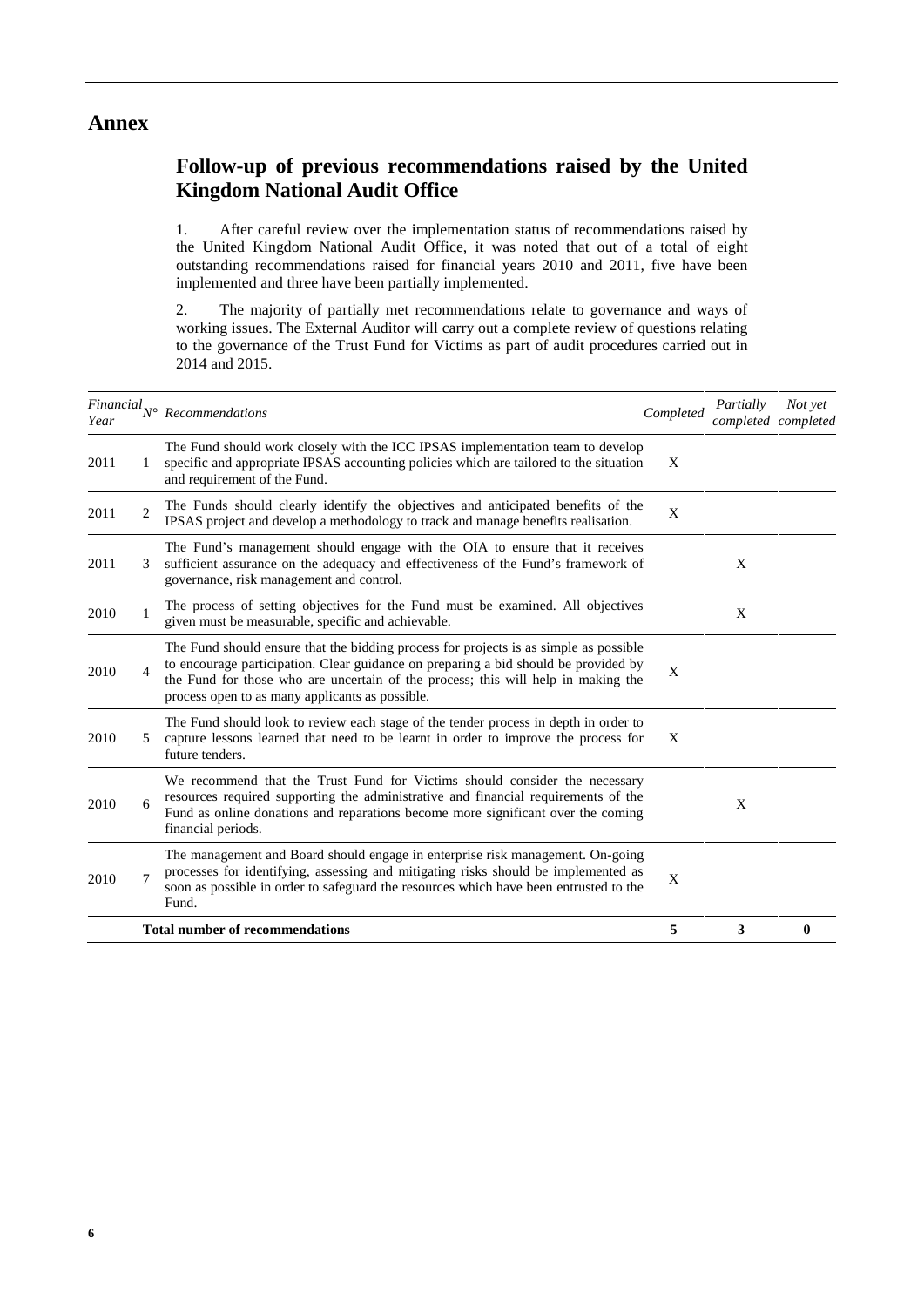## **Statement I**

#### **Trust Fund for Victims Statement of income and expenditure and changes in fund balances for the period ending 31 December 2013 (in euro)**

| 4,583,878<br>64,870<br>7,465<br>4,656,213<br>1,094,130<br>715,848 | 3.4<br>3.8<br>3.8, 3.9 | 2,502,203<br>59,897<br>2,562,100<br>1,132,917                          |
|-------------------------------------------------------------------|------------------------|------------------------------------------------------------------------|
|                                                                   |                        |                                                                        |
|                                                                   |                        |                                                                        |
|                                                                   |                        |                                                                        |
|                                                                   |                        |                                                                        |
|                                                                   |                        |                                                                        |
|                                                                   |                        |                                                                        |
|                                                                   |                        |                                                                        |
|                                                                   |                        | 317,740                                                                |
| 1,809,978                                                         |                        | 1,450,657                                                              |
| 2,846,235                                                         |                        | 1,111,443                                                              |
|                                                                   | 3.10                   | 29,252                                                                 |
|                                                                   | 3.11                   | (19, 546)                                                              |
| 4,531,456                                                         |                        | 3,410,307                                                              |
| 7,377,691                                                         |                        | 4,531,456                                                              |
|                                                                   |                        | Signed: Chair of the Board of Directors for the Trust Fund for Victims |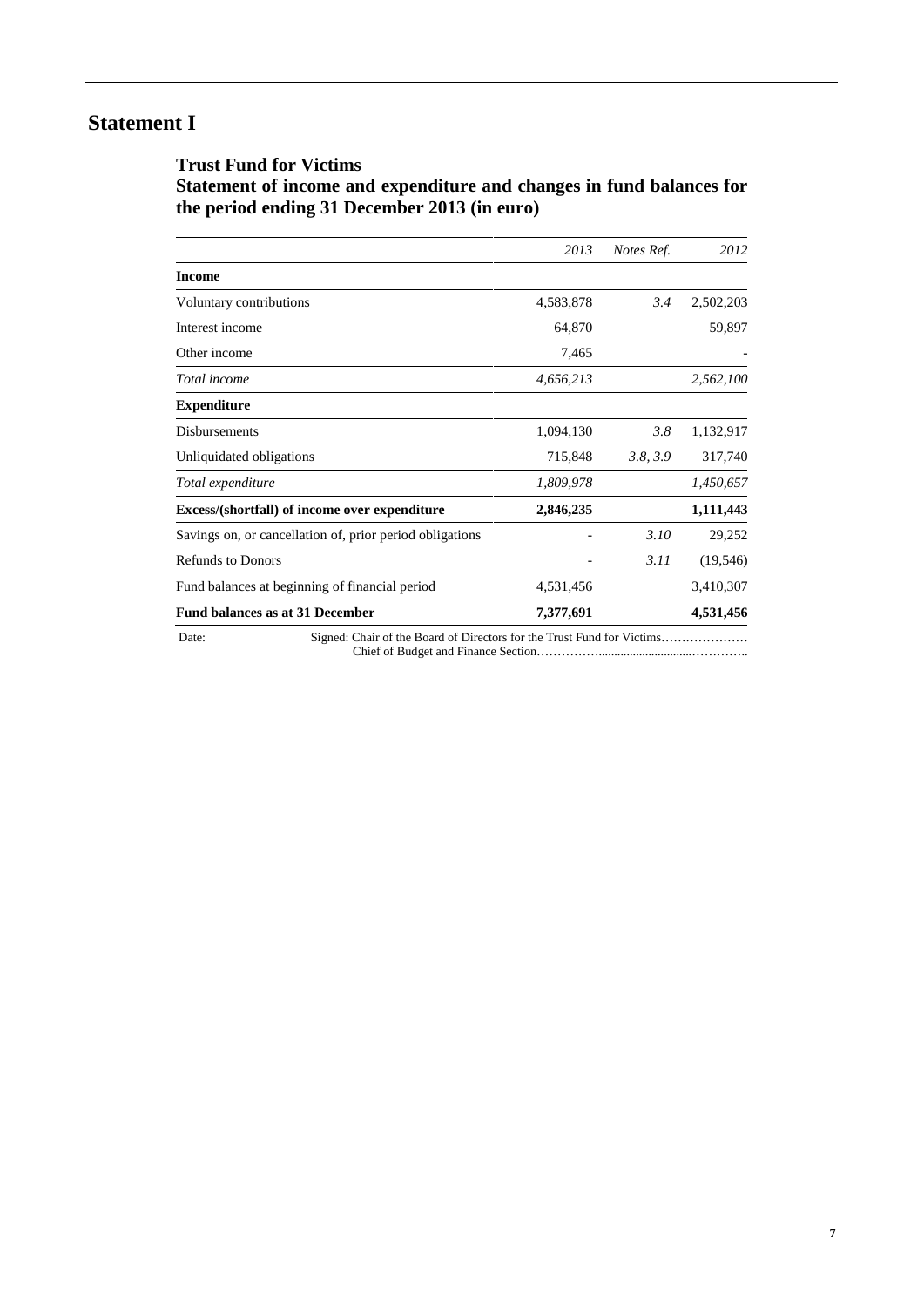## **Statement II**

**Trust Fund for Victims Statement of assets, liabilities, reserves and fund balances as at 31 December 2013 (in euro)**

|                                               | 2013      | Notes Ref. | 2012      |
|-----------------------------------------------|-----------|------------|-----------|
| <b>Assets</b>                                 |           |            |           |
| Cash and term deposits                        | 8,078,682 |            | 4,847,002 |
| Other accounts receivable                     | 14,857    | 3.12       | 14,642    |
| <b>Total assets</b>                           | 8,093,539 |            | 4,861,644 |
| <b>Liabilities</b>                            |           |            |           |
| Unliquidated obligations                      | 715,848   | 3.8,3.9    | 317,740   |
| <b>Repatriation Grant Accrual</b>             |           |            | 7,465     |
| Other accounts payable                        |           |            | 4,983     |
| <b>Total liabilities</b>                      | 715,848   |            | 330,188   |
| <b>Reserves and fund balances</b>             |           |            |           |
| Cumulative surplus                            | 7,377,691 |            | 4,531,456 |
| Total reserves and fund balances              | 7,377,691 |            | 4,531,456 |
| Total liabilities, reserves and fund balances | 8,093,539 |            | 4,861,644 |

**8**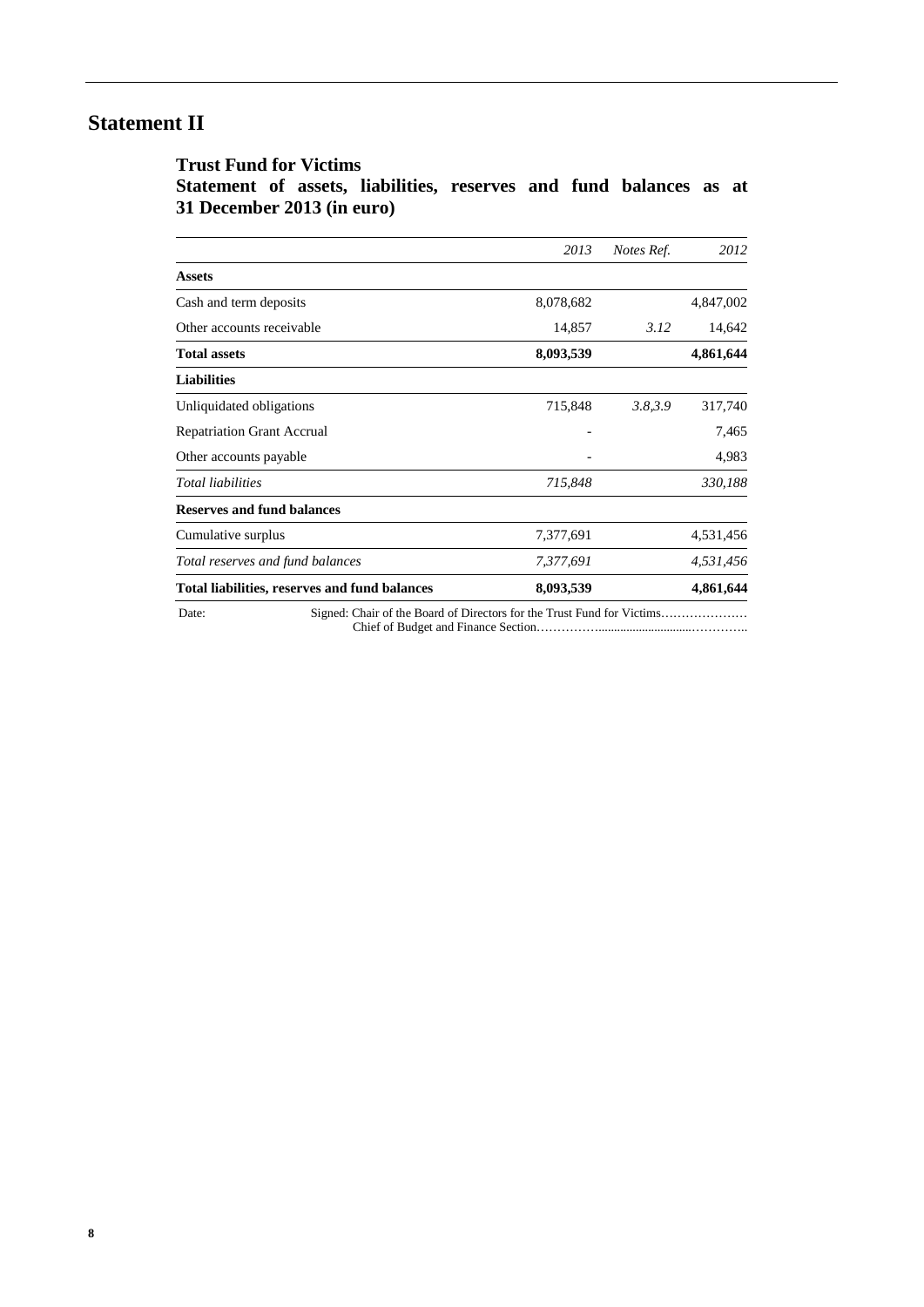# **Statement III**

#### **Trust Fund for Victims Statement of cash flow as at 31 December 2013 (in euro)**

|                                                                 | 2013      | 2012       |
|-----------------------------------------------------------------|-----------|------------|
| <b>Cash flows from operating activities</b>                     |           |            |
| Net excess/(shortfall) of income over expenditure (Statement I) | 2,846,235 | 1,111,443  |
| Other accounts receivable (increase)/decrease                   | (215)     | (12)       |
| Unliquidated obligations increase/(decrease)                    | 398,108   | (523, 336) |
| Other accounts payable increase/(decrease)                      | (4,983)   | 4,983      |
| <b>Repatriation Grant Accrual</b>                               | (7, 465)  |            |
| Less: interest income                                           | (64, 870) | (59, 897)  |
| Net cash from operating activities                              | 3,166,810 | 533,181    |
| Cash flows from investing and financing activities              |           |            |
| Plus: interest income                                           | 64,870    | 59,897     |
| Net cash from investing and financing activities                | 64,870    | 59,897     |
| <b>Cash flows from other sources</b>                            |           |            |
| Savings on, or cancellation of prior period obligations         |           | 29,252     |
| Refunds to donors                                               |           | (19, 546)  |
| Net cash from other sources                                     |           | 9,706      |
| Net increase/(decrease) in cash and term deposits               | 3,231,680 | 602,784    |
| Cash and term deposits at beginning of period                   | 4,847,002 | 4,244,218  |
| Cash and term deposits at 31 December (Statement II)            | 8,078,682 | 4,847,002  |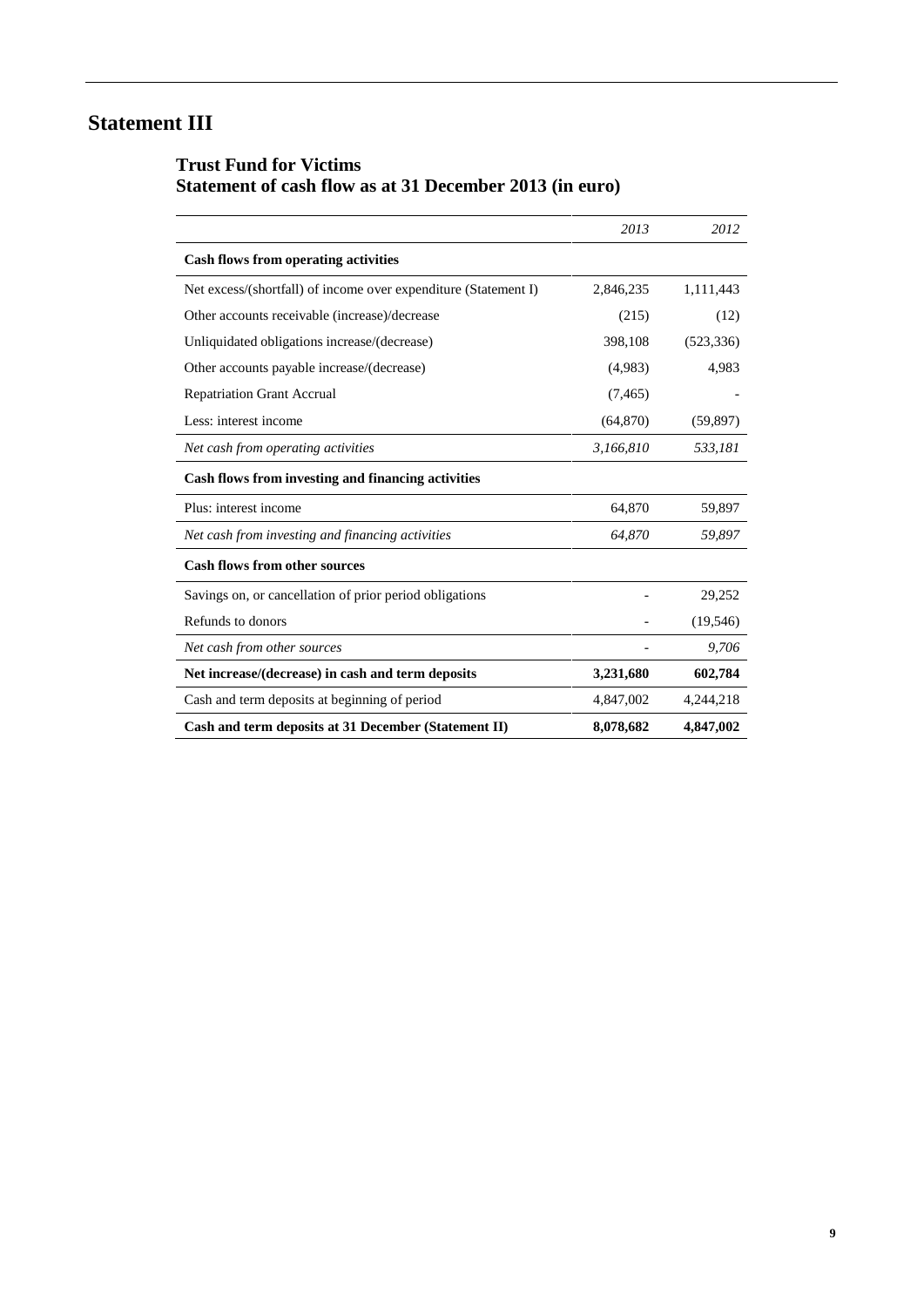### **Notes to the financial statements of the Trust Fund for Victims**

#### **1. The Trust Fund for Victims and its objectives**

1.1 The Trust Fund for Victims was established by the Assembly of States Parties (ASP), in its resolution ICC-ASP/1/Res.6, for the benefit of victims of crimes within the jurisdiction of the International Criminal Court (ICC), and the families of such victims.

In the annex to that resolution, the Assembly of States Parties established a Board of Directors, which is responsible for the management of the Trust Fund.

#### **2. Summary of significant accounting and financial reporting policies**

2.1 The financial statements of the Trust Fund for Victims are maintained in accordance with the Financial Regulations and Rules of the ICC, as established by the Assembly of States Parties in the annex to resolution ICC-ASP/1/Res.6. The financial statements of the Trust Fund are currently in conformity with the United Nations System Accounting Standards. These notes form an integral part of the Trust Fund's financial statements.

2.2 *Fund accounting*: the Trust Fund's accounts are maintained on a fund accounting basis.

2.3 *Financial period*: the financial period of the Trust Fund is one calendar year, unless otherwise decided by the Assembly of States Parties.

2.4 *Historical cost basis*: the accounts are prepared on the historical cost basis of accounting and are not adjusted to reflect the effects of changing prices for goods and services.

2.5 *Currency of accounts*: the accounts of the Trust Fund are presented in euro. Funds held in other currencies are converted into euro at the United Nations operational rate of exchange in effect at the date of the financial statement. Transactions in other currencies are converted into euro at the United Nations operational rate of exchange in effect at the date of transaction.

- 2.6 *Funding:* the Trust Fund for Victims is funded by:
- a) Voluntary contributions from governments, international organizations, individuals, corporations and other entities, in accordance with relevant criteria adopted by the Assembly of States Parties;
- b) Money and other property collected through fines or forfeiture transferred to the Trust Fund if ordered by the ICC pursuant to article 79, paragraph 2, of the Statute;
- c) Resources collected through awards for reparations, if ordered by the ICC pursuant to rule 98 of the Rules of Procedure and Evidence; and
- d) Resources as the Assembly of States Parties may decide to allocate.

2.7 *Income:* voluntary contributions are recorded as income at the time that the actual contributions are received from the donors.

2.8 *Cash and term deposits* comprise funds held in interest-bearing bank accounts, time deposits, and call accounts.

#### **3. The Trust Fund for Victims (statements I-III)**

3.1 *Statement I* reports the income and expenditure and changes in reserve and fund balances during the financial period. It includes the calculation of the excess or shortfall of income over expenditure for the current period and prior-period adjustments of income or expenditure.

3.2 *Statement II* shows the assets, liabilities, reserves and fund balances as at 31 December 2013.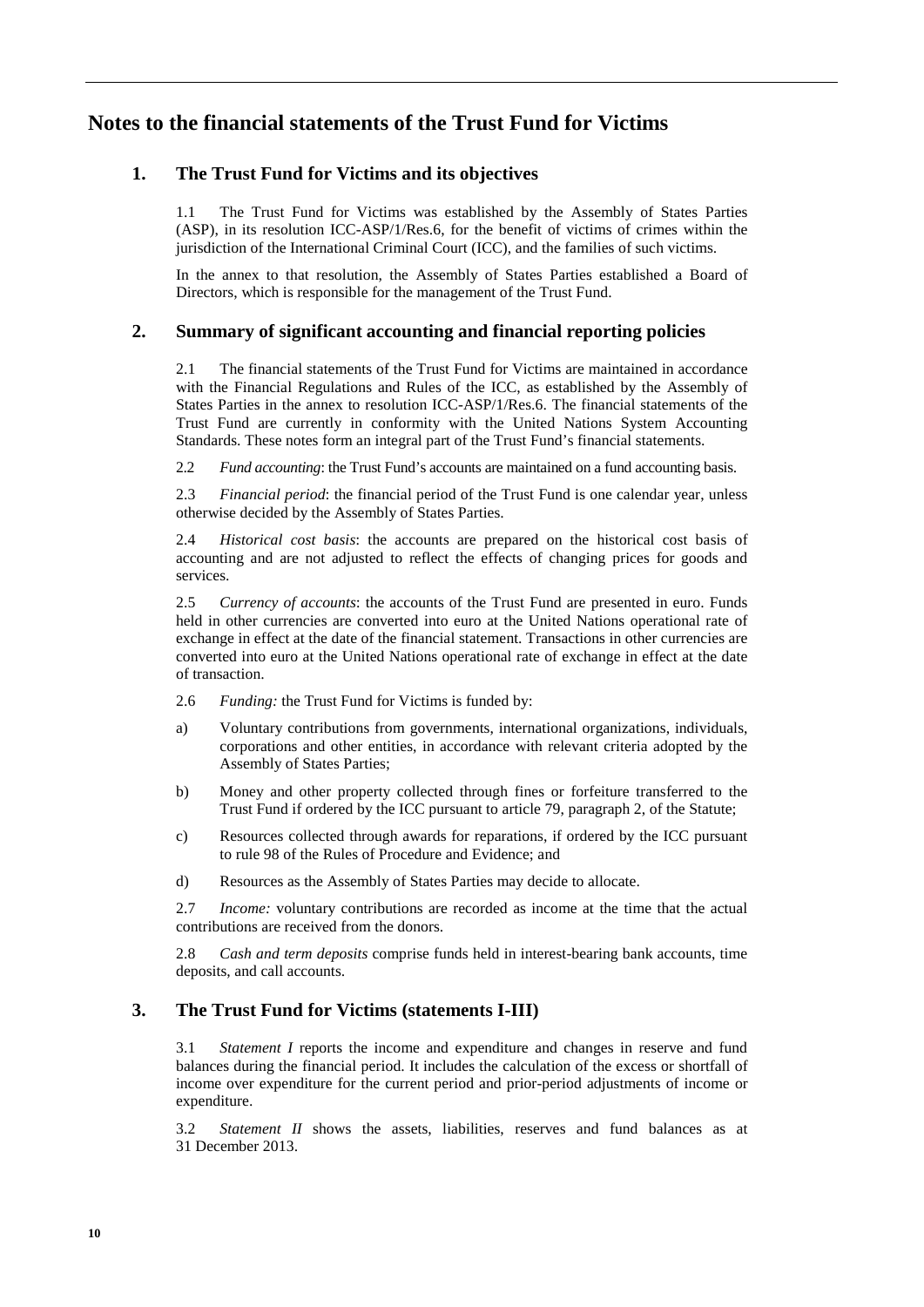3.3 *Statement III* is the cash flow summary statement prepared using the indirect method.

3.4 *Voluntary contributions* of €4,583,878 were received from governments, individuals, organizations and other entities.

| Countries          | 2013      | 2012      |
|--------------------|-----------|-----------|
| Finland            | 326,145   | 200,000   |
| Germany            | 900,000   | 300,000   |
| <b>Netherlands</b> | 1,025,000 | 475,000   |
| Norway             |           | 272,610   |
| Sweden             | 1,344,168 | -         |
| Switzerland        | 100,000   | 100,000   |
| United Kingdom     | 610,950   | 640,688   |
| Others             | 277,615   | 513,905   |
| Total (in euro)    | 4,583,878 | 2,502,203 |

**Table 1: Voluntary Contributions**

3.5 In 2013, 19 per cent or €885,950 of voluntary contributions accepted by the Trust Fund was earmarked for assistance to victims of sexual and gender-based violence. 20 per cent or €900,000 represents a contribution received from Germany on 16 December 2013 earmarked to reparations activities.

| Germany                     | 900,000   | 300,000                  |
|-----------------------------|-----------|--------------------------|
| Italy<br><b>Netherlands</b> | 40,000    | ۰<br>25,000              |
| Norway                      |           | 272,610                  |
| Republic of Estonia         | 35,000    | $\overline{\phantom{a}}$ |
| United Kingdom              | 610,950   | $\overline{\phantom{a}}$ |
| Total (in euro)             | 1,785,950 | 904,676                  |
|                             |           |                          |

3.6 The contribution from Finland amounting to  $\epsilon$ 200,000, received on 5 December 2013, is earmarked for sexual and gender-based violence activities under the TFV's assistance mandate. The contribution is the second instalment of a multi-annual agreement with the Government of Finland amounting to  $\infty$ 00,000 to be paid during the period from 31 December 2012 to 31 December 2015.

3.7 Contributions from the Republic of Estonia, Italy and the United Kingdom are earmarked for assistance to victims of sexual and gender-based violence. Contribution from the United Kingdom was received on 18 January, from Italy on 12 November and from Estonia in two instalments on 2 May and 23 December 2013.

3.8 *Expenditures* of €1,809,978 comprise disbursements of €1,094,130 and unliquidated obligations of €715,848.

3.9 *Unliquidated Obligations* have been recognized in accordance with ICC Financial Regulation 4.5 "Appropriations shall remain available for twelve months following the end of the financial period to which they relate to the extent that they are required to liquidate any outstanding legal obligations of the financial period." Due to the nature of the activities of the fund, unliquidated obligations reported in the financial statements of the Trust Fund for Victims relate to ongoing contracts with implementing partners. The Trust Fund for Victims reserves the rights to cancel these obligations in exceptional circumstances, reducing the actual obligation at 31 December 2013.